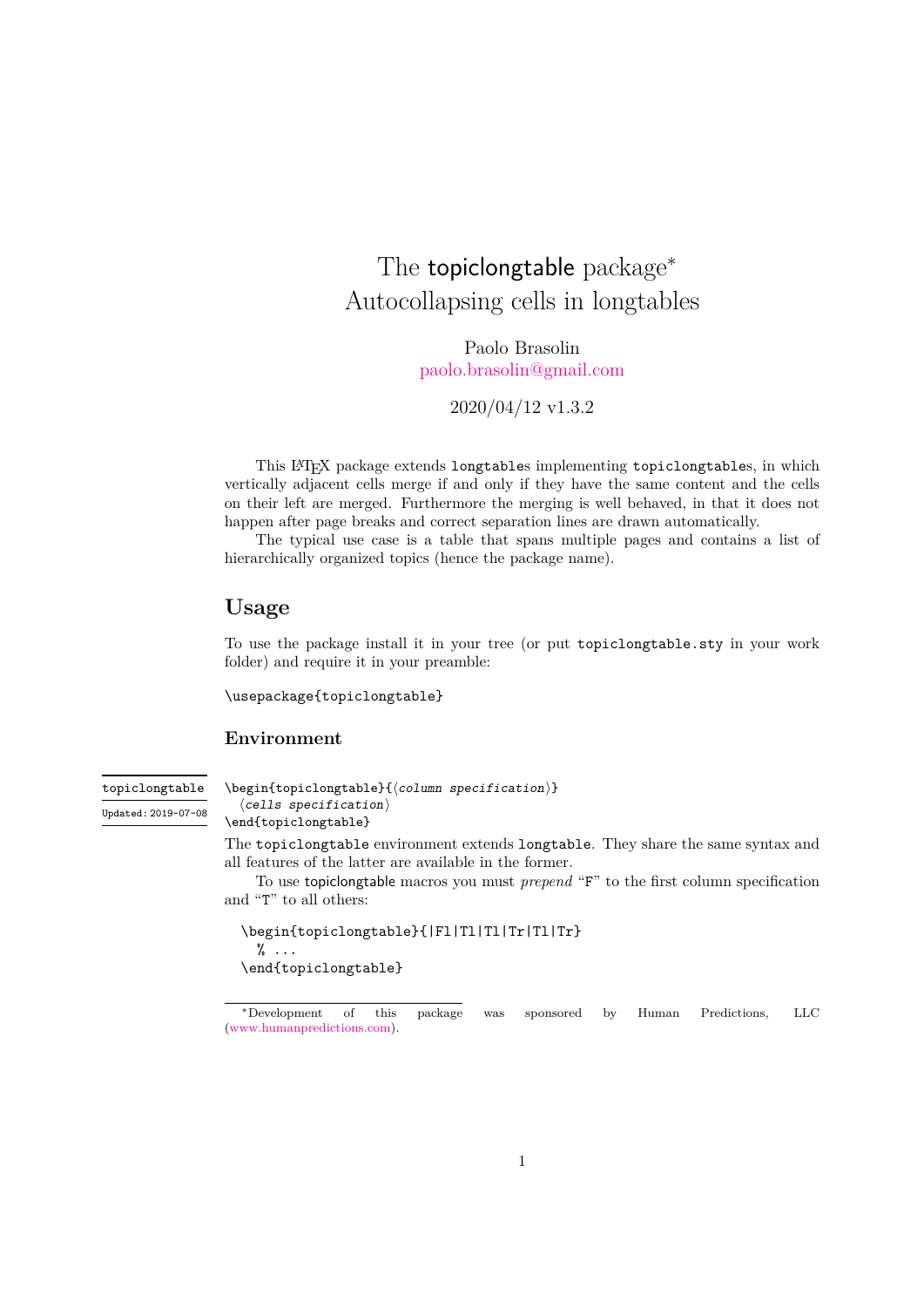#### **Macros**

<span id="page-1-0"></span> $\forall$ Topic[ $\langle content \rangle$ ] \Topic

> This is the main macro of the package; you can use it to wrap the optional *(content)* of a cell in order to allow it to merge with adjacent cells.

The behaviour of **\Topic** can be observed in the following complete example:

```
\begin{topiclongtable}{|Fl|Tl|Tl|Tl|}
 \Topic[Topic 1] & \Topic[Subtopic 1] & \Topic[Subsubtopic 1] & Foo \\
 \Topic & \Topic & \Topic[Subsubtopic 2] & Bar \\
 \Topic & \Topic[Subtopic 1] & \Topic[Subsubtopic 2] & Baz \\
 \Topic[Topic 2] & \Topic[Subtopic 1] & \Topic[Subsubtopic 3] & Qux \\
 \Topic & \Topic[Subtopic 2] & \Topic[Subsubtopic 4] & Zod \\
 \Topic & \Topic & \Topic & \Topic & Bop \\
\end{topiclongtable}
```

| Topic 1 | Subtopic 1     | Subsubtopic 1     | Foo             |
|---------|----------------|-------------------|-----------------|
|         |                | Subsubtopic 2     | Bar             |
|         |                |                   | Baz             |
| Topic 2 | Subtopic $1\,$ | Subsubtopic 3     | $_{\text{Oux}}$ |
|         | Subtopic 2     | Subsubtopic $4\,$ | Zod             |
|         |                |                   |                 |

Here is a breakdown of the manifested behaviour:

- the parameter is optional;
- merging happens when it is omitted (rows 1–3 on column 1);
- merging happens when its value is equal to the one above (rows 2–3 on columns 2) and 3);
- merging does not happen (rows 3–4 on column 2) when the cells on the left are not merged (rows 3–4 on column 1).

#### <span id="page-1-1"></span>\TopicLine \TopicLine

\TopicLine can be used at the start of a row to automatically draw the horizontal lines that separates it from the row above and correctly accounts for merged cells.

By default no horizontal lines are drawn on top and bottom of table chunks to allow for maximal flexibility. You can use longtable footer and headers to easily draw them (or whichever footer/header you may desire) as shown in the next example.

Here is the previous example with lines added:

```
\begin{topiclongtable}{|Fl|Tl|Tl|Tl|}
 \hline\endhead
 \hline\endfoot
 \TopicLine \Topic[T1] & \Topic[ST1] & \Topic[SST1] & Foo \\
 \TopicLine \Topic & \Topic & \Topic[SST2] & Bar \\
 \TopicLine \Topic & \Topic[ST1] & \Topic[SST2] & Baz \\
 \TopicLine \Topic[T2] & \Topic[ST1] & \Topic[SST3] & Qux \\
 \TopicLine \Topic & \Topic[ST2] & \Topic[SST4] & Zod \\
```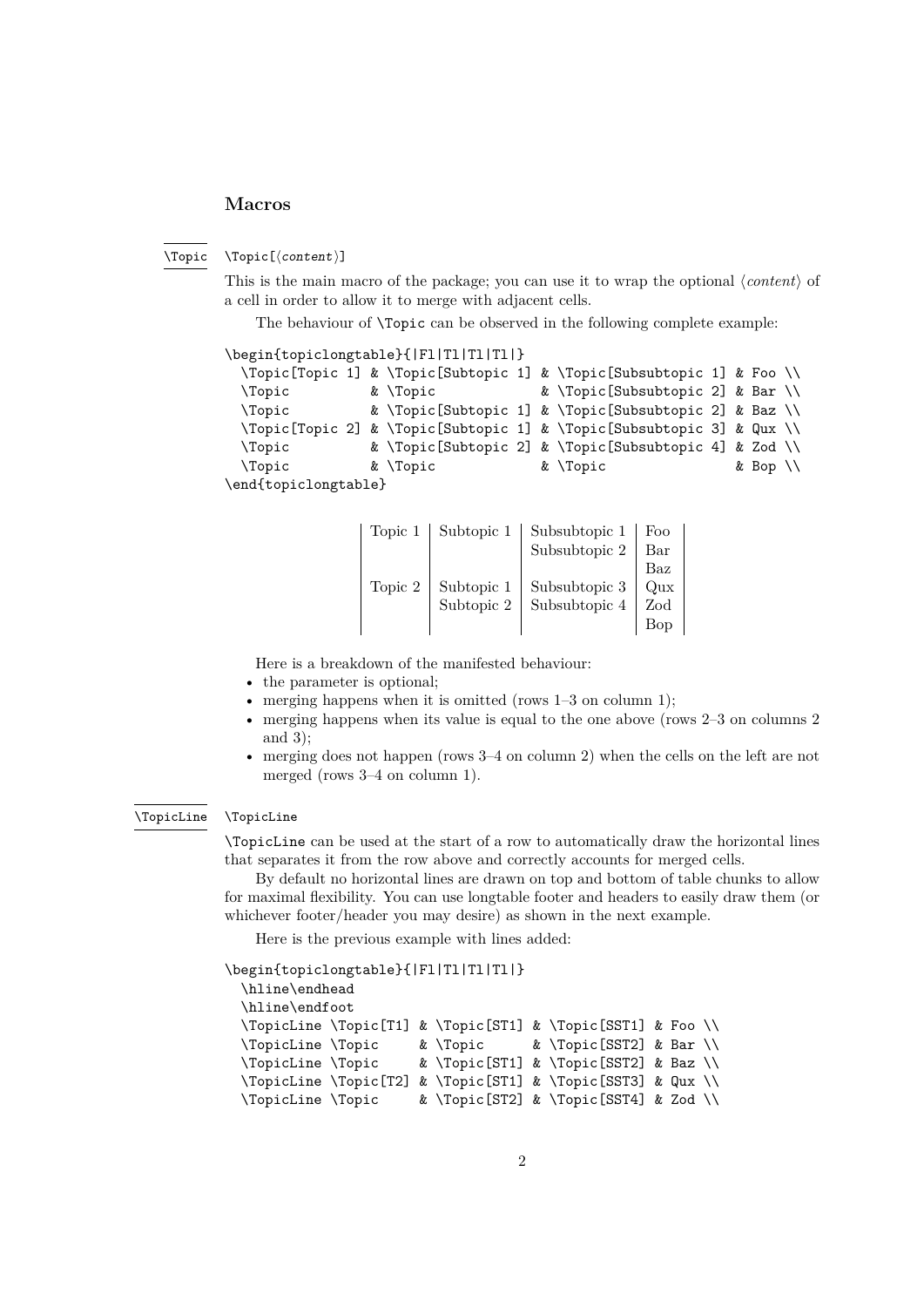\TopicLine \Topic & \Topic & \Topic & Bop \\ \end{topiclongtable}

| Τ1 | ST1 | SST1                            | Foo |
|----|-----|---------------------------------|-----|
|    |     | SST <sub>2</sub>                | Bar |
|    |     |                                 | Baz |
| T2 | ST1 | $\overline{\text{S}}\text{ST}3$ | Qux |
|    | ST2 | SST <sub>4</sub>                | Zod |
|    |     |                                 | Bop |

#### **Settings**

All settings described in this section are global and can be changed between tables.

<span id="page-2-0"></span>\TopicSetContinuationCode

 $\Theta({\text{Tex } code})$ 

Cells *continuing* from the previous page can be explicitly marked. You can set a code fragment to append to such cells using \TopicSetContinuationCode:

\TopicSetContinuationCode{\ (cont.)}

By default no mark is appended and you can reset to the default using

\TopicSetContinuationCode{}

Consider this example across two pages:

```
\TopicSetContinuationCode{\ (cont.)}
\begin{topiclongtable}{|Fl|Tl|Tl|Tl|}
 \hline\endhead
 \hline\endfoot
 \TopicLine \Topic[A] & \Topic[B] & 1 \\
 \TopicLine \Topic & \Topic & 2 \\
 % \ldots\TopicLine \Topic & \Topic[C] & 10 \\
 \TopicLine \Topic & \Topic & 11 \\
 \% \dots\TopicLine \Topic & \Topic & 20 \\
\end{topiclongtable}
```

| A | $\overline{B}$          | $\mathbf{1}$    |
|---|-------------------------|-----------------|
|   |                         | $\overline{2}$  |
|   |                         | $\overline{3}$  |
|   |                         | $\overline{4}$  |
|   |                         | $rac{5}{6}$     |
|   |                         |                 |
|   |                         | $\overline{7}$  |
|   |                         | $\overline{8}$  |
|   |                         | $\overline{9}$  |
|   | $\overline{\mathrm{C}}$ | $\overline{10}$ |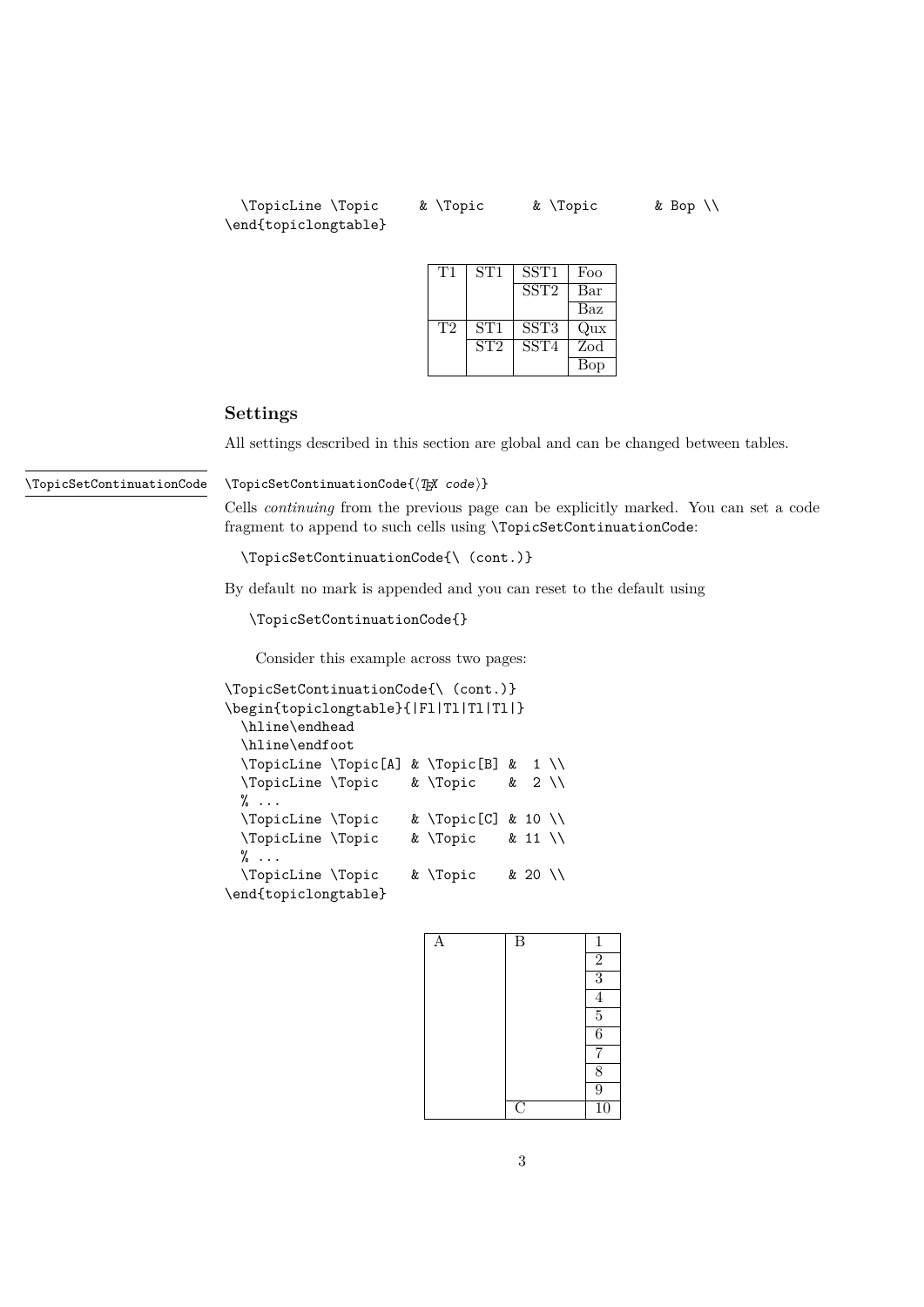| A (cont.) | $C$ (cont.) | 11              |
|-----------|-------------|-----------------|
|           |             | $\overline{12}$ |
|           |             | 13              |
|           |             | $\overline{14}$ |
|           |             | $\overline{15}$ |
|           |             | $\overline{16}$ |
|           |             | $\overline{17}$ |
|           |             | $\overline{18}$ |
|           |             | 19              |
|           |             | $\overline{20}$ |

#### <span id="page-3-0"></span>\TopicSetVPos

#### $\Theta$  \TopicSetVPos{ $\{vertical position specification\}$ }

You can set the vertical position for **\Topic** cells by using **\TopicSetVPos**. Allowed *(vertical position specification*)s are "b" (bottom), "c" (center) and the default "t" (top). All \Topic cells will align in the same way:

Here is an example of *bottom* alignment:

```
\TopicSetVPos{b}
\begin{topiclongtable}{|Fl|Tl|Tl|Tl|}
 \hline\endhead
 \hline\endfoot
 \TopicLine \Topic[T1] & \Topic[ST1] & Foo \\
```

```
\TopicLine \Topic & \Topic[ST2] & Bar \\
\TopicLine \Topic & \Topic & Baz \\
```

```
\end{topiclongtable}
```

|  |       | Foo |
|--|-------|-----|
|  |       | Bar |
|  | SS 12 | Baz |

#### <span id="page-3-1"></span>\TopicSetWidth

 $\Theta$  \TopicSetVPos{ $\{cell width specification\}$ }

You can set the width of the **\Topic** cells by using **\TopicSetWidth**. Allowed  $\langle$  *cell width*  $specification$ )s are "=" (fit column width) and the default " $*$ " (fit natural content width).

Note "=" will be useful mostly when coupled with column specifiers like  $p\{\langle width \rangle\}$ to force the overflowing content inside the column width:

#### \TopicSetWidth{=}

```
\begin{topiclongtable}{|Fp{.5in}|Tl|}
 \hline\endhead
 \hline\endfoot
 \TopicLine \Topic[Fits column width] & A \\
 \TopicLine \Topic & B \\
 \TopicLine \Topic & C \\
\end{topiclongtable}
```